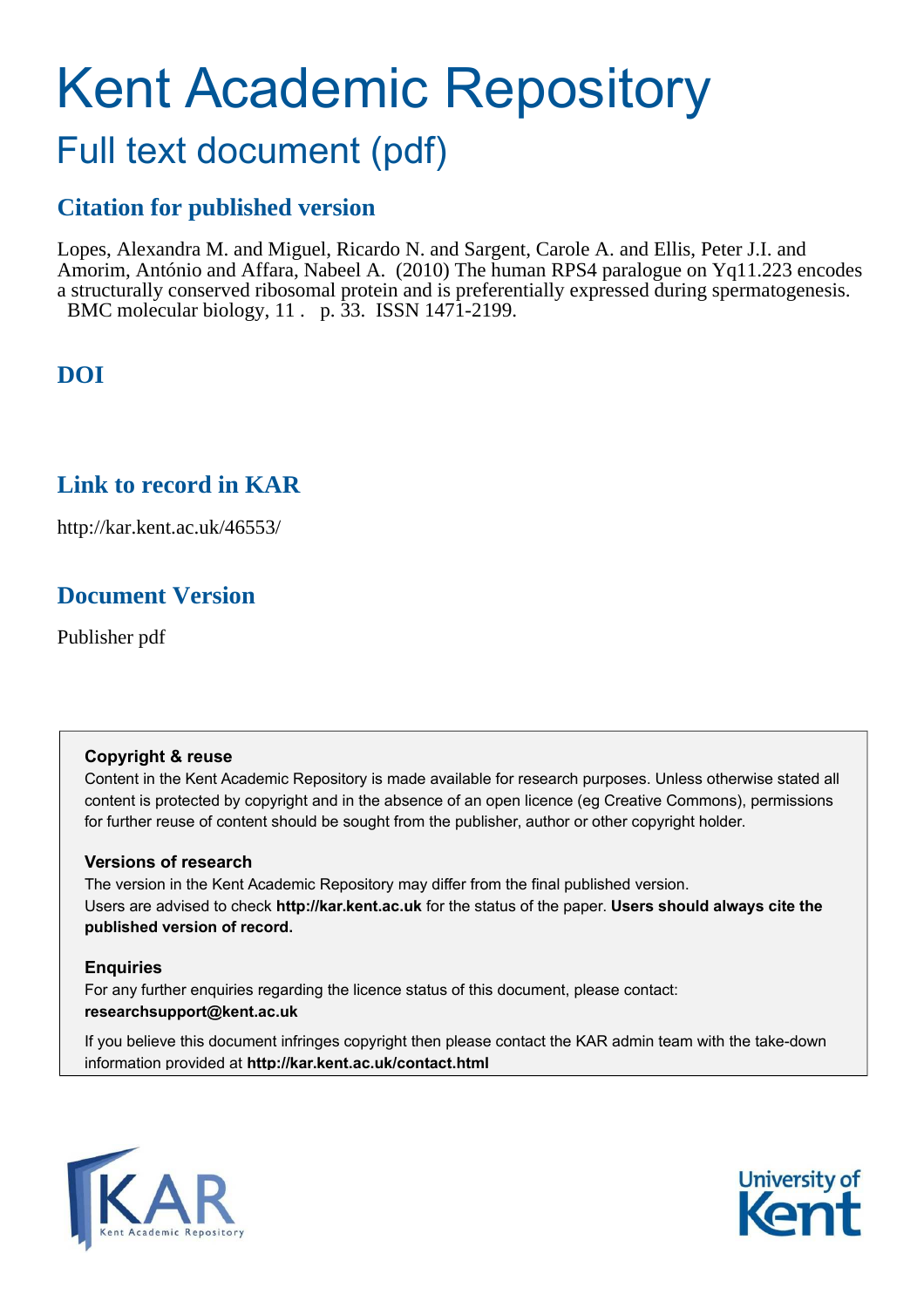### **RESEARCH ARTICLE Open Access**



# The human RPS4 paralogue on Yq11.223 encodes a structurally conserved ribosomal protein and is preferentially expressed during spermatogenesis

Alexandra M Lopes\*1,2, Ricardo N Miquel\*<sup>3</sup>, Carole A Sargent<sup>2</sup>, Peter J Ellis<sup>2</sup>, António Amorim<sup>1,4</sup> and Nabeel A Affara<sup>2</sup>

#### **Abstract**

**Background**: The Y chromosome of mammals is particularly prone to accumulate genes related to male fertility. However, the high rate of molecular evolution on this chromosome predicts reduced power to the across-species comparative approach in identifying male-specific genes that are essential for sperm production in humans. We performed a comprehensive analysis of expression of Y-linked transcripts and their X homologues in several human tissues, and in biopsies of infertile patients, in an attempt to identify new testis-specific genes involved in human spermatogenesis.

**Results**: We present evidence that one of the primate-specific Y-linked ribosomal protein genes, RPS4Y2, has restricted expression in testis and prostate, in contrast with its X-linked homologue, which is ubiquitously expressed. Moreover, we have determined by highly specific quantitative real time PCR that RPS4Y2 is more highly expressed in testis biopsies containing germ cells. The in silico analysis of the promoter region of RPS4Y2 revealed several differences relative to RPS4Y1, the more widely expressed paralogue from which Y2 has originated through duplication. Finally, through comparative modelling we obtained the three dimensional models of the human S4 proteins, revealing a conserved structure. Interestingly, RPS4Y2 shows different inter-domain contacts and the potential to establish specific interactions.

**Conclusions**: These results suggest that one of the Y-linked copies of the ribosomal protein S4 is preferentially expressed during spermatogenesis and might be important for germ cell development. Even though RPS4Y2 has accumulated several amino acid changes following its duplication from RPS4Y1, approximately 35 million years ago, the evolution of the Y-encoded RPS4 proteins is structurally constrained. However, the exclusive expression pattern of RPS4Y2 and the novelties acquired at the C-terminus of the protein may indicate some degree of functional specialisation of this protein in spermatogenesis.

#### **Background**

The sex chromosomes of mammals shared a common evolutionary history before acquiring different roles in sex determination but have been shaped differently by divergent selective pressures in the last 180 MYR. The human Y chromosome bears many genes essential for male fertility. In fact, testicular differentiation, the primary event in sex determination, is triggered by the Ylinked gene SRY. Moreover, the association of spermatogenic impairment with the presence of microscopic dele-

1 IPATIMUP, Instituto de Patologia e Imunologia Molecular da Universidade do Porto, R. Dr. Roberto Frias S/N, 4200-465 Porto, Portugal

tions on the long arm of the Y chromosome [\[1](#page-10-0)], contributed to the definition of three different regions on Yq that are crucial for spermatogenesis - the Azoospermia Factor regions (AZFa, AZFb and AZFc). The AZFb and AZFc regions are arranged in repetitive sequence blocks with palindromic structure and are recurrently deleted in infertile patients due to intrachromosomal recombination [[2,](#page-10-1)[3\]](#page-10-2). The AZFa region does not have the same palindromic structure, but deletions are provoked in a similar way to the AZFb and c regions by flanking direct repeats leading to misalignment and unequal recombination between sister chromatids [[4\]](#page-10-3).

Several candidate genes have been found within the AZF regions, which are expressed at different stages of



**[BioMed](http://www.biomedcentral.com/)** Central Attribution License (http://creativecommons.org/licenses/by/2.0), which permits unrestricted use, distribution, and reproduction in © 2010 Lopes et al; licensee BioMed Central Ltd. This is an Open Access article distributed under the terms of the Creative Commons any medium, provided the original work is properly cited.

<sup>\*</sup> Correspondence: alopes@ipatimup.pt, rn234@mole.bio.cam.ac.uk

Full list of author information is available at the end of the article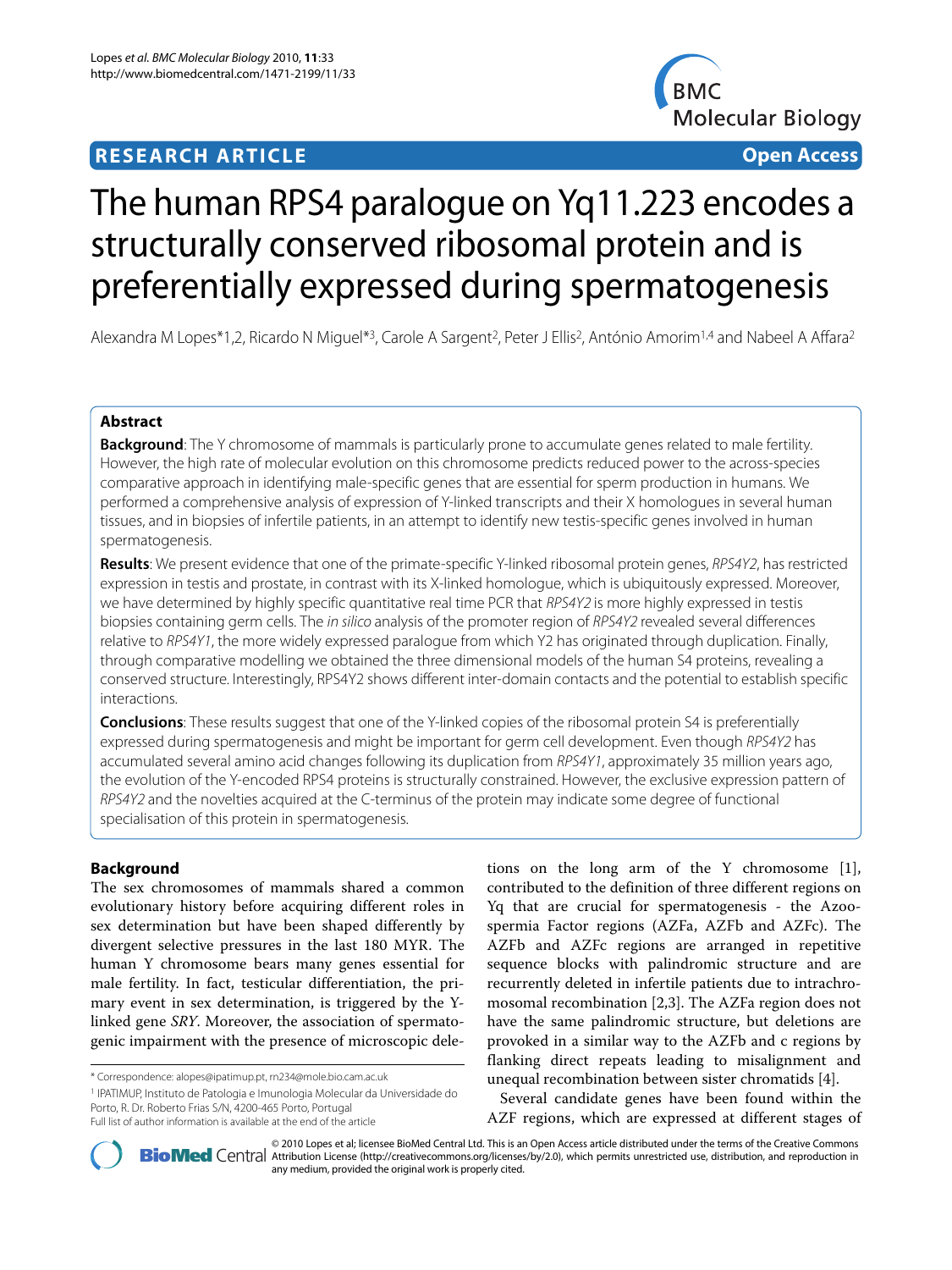germ cell differentiation, but their precise function in spermatogenesis has not been fully characterised yet [\[5](#page-10-4)]. The lack of functional information on these genes is mainly due to two reasons: i) typically the deletions remove simultaneously more than one gene, hindering the establishment of genotype-phenotype correlations; ii) an appropriate animal model to study the function of human Y-linked genes in spermatogenesis is lacking. In fact, due to the accelerated rate of evolution of the Y chromosome [\[6](#page-10-5)-[8\]](#page-10-6) there are great differences in gene content across mammalian Y chromosomes, even between closely related species. A striking example is the fact that four genes on the chimpanzee Y chromosome, with active orthologues on the human Y, bear disrupting mutations [\[9](#page-10-7)-[11\]](#page-10-8). One is *USP9Y*, a gene in the human AZFa region that is thought to have an important role in spermatogenesis, reviewed in [\[5](#page-10-4)]. Mammalian spermatogenesis has been intensively studied in Mus musculus but, although some of the genes within the human AZF regions have orthologues on mouse Yp, the single gene that has been proven to be crucial for spermatogenesis in mice, Eif2s3y [\[12](#page-10-9)], does not have a Y-linked human counterpart. Conversely, the human Y chromosome is also characterised by the presence of genes acquired recently in primate evolution, which are absent from the mouse. Therefore, to gain a better understanding of the spermatogenic process and to identify the genes that are fundamental for male fertility in humans it is of paramount importance to characterise all human Y-linked genes.

The finished sequence of the human Y chromosome [\[3](#page-10-2)] has provided a complete list of male-specific genes. Many are multi-copy transcripts expressed in testis, while others are single copy and have homologues on the X chromosome. Classically, the latter have been thought to be ubiquitous proteins that perform basic maintenance functions in all cell types. However, the finding of different regulation during spermatogenesis for the Y-linked gene (DDX3Y, formerly DBY) and its X homologue has proved that this generalization is inadequate and has prompted us to perform an in depth characterisation of both X- and Y-linked genes of X-Y homologous pairs.

Spermatogenesis is the complex process through which spermatozoa are formed and consists of both mitotic and meiotic divisions, and of morphological cell differentiation involving dramatic changes in the transcriptome and proteome of the germ cells. It is therefore not surprising that the study of mouse germline gene expression has revealed a unique repertoire of transcripts derived from genes, or variants of genes, that are only expressed during male gametogenesis [[13\]](#page-10-10).

Following a careful literature and database search we selected for further analysis those single-copy Y chromosome genes that were still poorly characterised and presented novel alternative transcripts, as well as their homologues on the X chromosome. We determined the expression patterns of 20 different transcripts in a panel of human tissues and in biopsies of infertile patients, in an attempt to identify new testis-specific isoforms involved in germ cell development in humans. Most isoforms analysed were detected in testis and one gene, belonging to the human ribosomal S4 family (RPS4Y2), showed restricted expression in testis and prostate, in contrast with its X-linked homologue, which was ubiquitously expressed.

Eukaryotic ribosomal protein S4 (S4e) is X-linked in mammals [\[14](#page-10-11)] and a Y-linked homologue (RPS4Y1) is present in all primate lineages analysed to date [\[15](#page-10-12)[,16](#page-10-13)]. In humans, a second copy of the Y-linked gene (RPS4Y2) was described [\[3](#page-10-2)] which originated by duplication before the radiation of Old World Monkeys, approximately 35 million years ago [[15\]](#page-10-12). The report where RPS4Y2 was first described includes conflicting information regarding its expression pattern [[3\]](#page-10-2). Andrés et al. [\[15](#page-10-12)] performed an evolutionary analysis of the RPS4XY gene family in primates and claimed testis-specific expression for RPS4Y2 in humans but they have not presented any supporting evidence. We have now characterised the expression patterns of all the coding isoforms encoded by this gene family and found different breadth of expression for the transcripts encoded by each gene, but also for alternative transcripts arising from the same gene, and we have confirmed restricted expression for RPS4Y2 in testis and prostate. Moreover, we have determined by highly specific quantitative real time PCR that RPS4Y2 is more highly expressed in testis biopsies containing germ cells. Finally, we performed comparative modelling of the three human RPS4 proteins, in order to evaluate the structural context of the differences observed between these proteins and to try to predict their functional impact.

#### **Results**

#### **Expression patterns of X/Y isoforms in human tissues**

For each X/Y gene pair a careful search for protein-coding alternative transcripts was performed in several databases: Ensembl [http://www.ensembl.org,](http://www.ensembl.org) NCBI [http://](http://www.ncbi.nlm.nih.gov/) [www.ncbi.nlm.nih.gov/](http://www.ncbi.nlm.nih.gov/) and at the UCSC Genome Browser <http://genome.ucsc.edu/>. We specially focused on those isoforms presenting different UTRs (at the 5' and 3' ends), since these are most likely to incorporate different regulatory regions, and did not aim to characterise any isoforms that would give rise to truncated proteins and/or lacking relevant functional domains. In some cases it was not possible to distinguish very similar isoforms transcribed by the same locus or highly homologous genomic sequences, such as EIF2S3X and its autosomal copy.

We analysed the expression patterns of 20 different transcripts in a panel of 15 somatic tissues plus testis and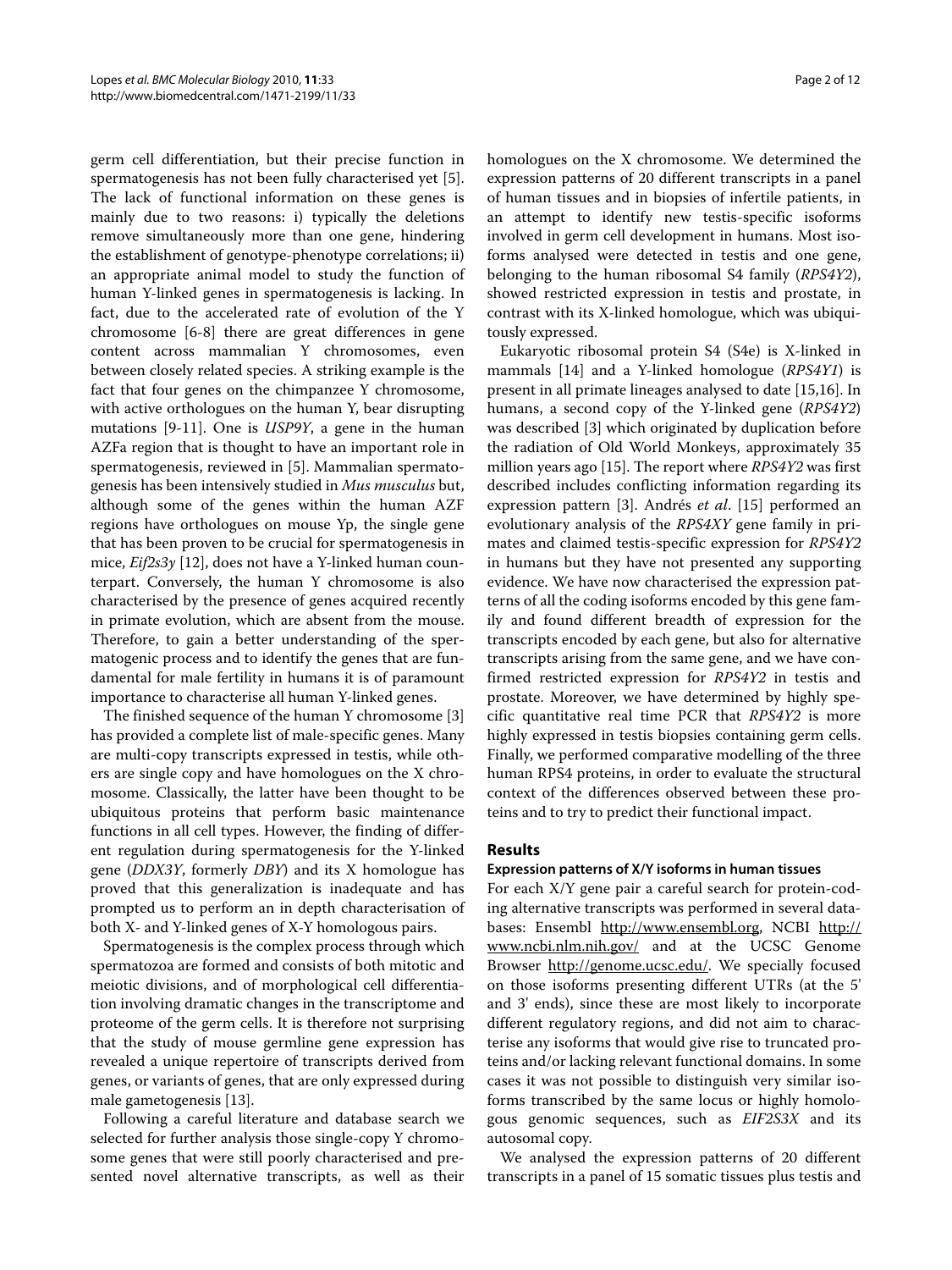<span id="page-3-0"></span>ovary, by standard end point RT-PCR, using isoform-specific primers (Additional file [1\)](#page-10-14). All Y chromosome isoforms and most X-linked ones were expressed in testis but the majority were also present in other tissues (Additional file [2](#page-10-15)). In some cases, unexpected bands were present in the gel, indicating the presence of additional transcripts. None of these extra bands suggested restricted expression in testis and therefore were not relevant to the present study. In the ovary, none of the Ylinked isoforms were detected, confirming the specificity of the primers used.

Interestingly, we found different expression patterns for the genes encoding each of the proteins of the ribosomal S4 family (RPS4X/RPS4Y1/RPS4Y2). While the canonical RPS4X transcript, corresponding to the full length ORF (RPS4X-001, ENST00000316084) was expressed in almost all tissues surveyed, the Y-linked isoforms were somewhat more restricted, RPS4Y2 being only found in testis and prostate (Figure [1\)](#page-3-0). An alternative, protein-coding transcript arising from RPS4X is annotated in Ensembl (RPS4X-002, ENST00000373626), which results in a shorter protein. This transcript was only detected in small intestine, thymus and spleen and at vestigial levels in brain. The analysis of this gene family revealed that only one of the Y-linked transcripts is more widely expressed, RPS4Y1-002 (ENST00000430575), and therefore the remaining transcripts are good candidates for a male-specific function. The two RPS4Y1 transcripts incorporate alternative first exons, RPS4Y1-002 giving rise to a protein with an N-terminus nine amino acids longer, as compared to the canonical protein encoded by RPS4Y1-001 (NP\_000999.1). The sequence available in Ensembl for RPS4Y1-002 lacks a termination codon and a 3'UTR; nevertheless, we have detected by RACE-PCR, using a forward primer specific for RPS4Y1-002, a full length transcript incorporating the whole ORF and 3'UTR of RPS4Y1 as well as a poly A tail (the cDNA sequence has been submitted to dbEST - Acession GT091164).

In addition to the canonical RPS4Y2 transcript (ENST00000288666), in testis and prostate we detected a longer transcript arising from this locus that incorporates a previously uncharacterised exon, located between exons 2 and 3. However, the in silico translation of the corresponding mRNA resulted in a truncated protein, due to the presence of an early stop codon. We performed a RACE-PCR specific for that transcript but were unable to get any evidence for the existence of an alternative upstream sequence that could give rise to a non-truncated ORF (results not shown). Therefore, it is not clear if this alternative transcript has a functional role, although a putative regulatory function cannot be ruled out. In prostate, a third RPS4Y2 transcript was detected but, since this isoform was only expressed in this tissue, we did not further characterise it.

To determine the relative abundance of the different transcripts in testis we performed quantitative real time PCR in commercially available testis RNA derived from a pool of three males (Ambion) and compared the detection threshold of each transcript to that of Beta Actin. RPS4X-001 is the most highly expressed of all the three ribosomal proteins S4 analysed. RPS4Y1-002 (ENST00000430575) is the second most abundant RPS4 transcript while RPS4Y2 is the least abundant (Table 1).

#### **Expression of ribosomal S4 genes in testis biopsies**

The testis is a complex organ, where several spermatogenic and somatic cell types co-exist. To determine the cell type from which the transcripts detected in testis are arising we compared the expression levels of each RPS4 transcript in a set of testicular biopsies of infertile patients that do not present known Y chromosome deletions (three individuals subjected to vasectomy but with conserved spermatogenesis and two azoospermic patients with no evidence for the presence of germ cells). This biopsy material had been previously characterised by histology and global expression profiling [\[17\]](#page-10-16). By conventional end-point RT-PCR all isoforms were detected in both groups of samples (with and without germ cells), except RPS4Y2 that was only present in the biopsies containing spermatogenic cells (Figure [2A](#page-4-0)). These results suggested that RPS4Y2 is expressed in the germ cells.

Due to the weak amplification signal obtained from biopsy samples we have performed a method known to be more sensitive, quantitative real time RT-PCR, with a RPS4Y2 TaqMan probe designed to discriminate RPS4Y2 from the two other paralogues. Using this approach we detected RPS4Y2 cDNA in all of the samples analysed, but the expression levels of the gene were approximately four times higher in the samples of biopsies from individuals with conserved spermatogenesis, when compared to those from azoospermic patients (Figure [2](#page-4-0)B). The high heterogeneity observed within the group of samples from patients subjected to vasectomy may reflect variation in the cell type content in the seminiferous tubules of these patients. In all cases  $\Delta$ Ct (Ct <sub>RPS4Y2</sub> - Ct <sub>GAPDH</sub>) was equal to or greater than 9, confirming the low expression levels of the gene.

#### **Analysis of RPS4Y2 promoter region**

RPS4Y2 has originated from RPS4Y1 through duplication and a BLAST alignment of the genomic sequence upstream the transcription start site of the two genes indicates that the 692 bp of the 5'-flanking sequence of Y2, on Yq11.22, were derived from the Y1 sequence, on Yp11.3 (results not shown). However, there are several sequence differences between the two genes in this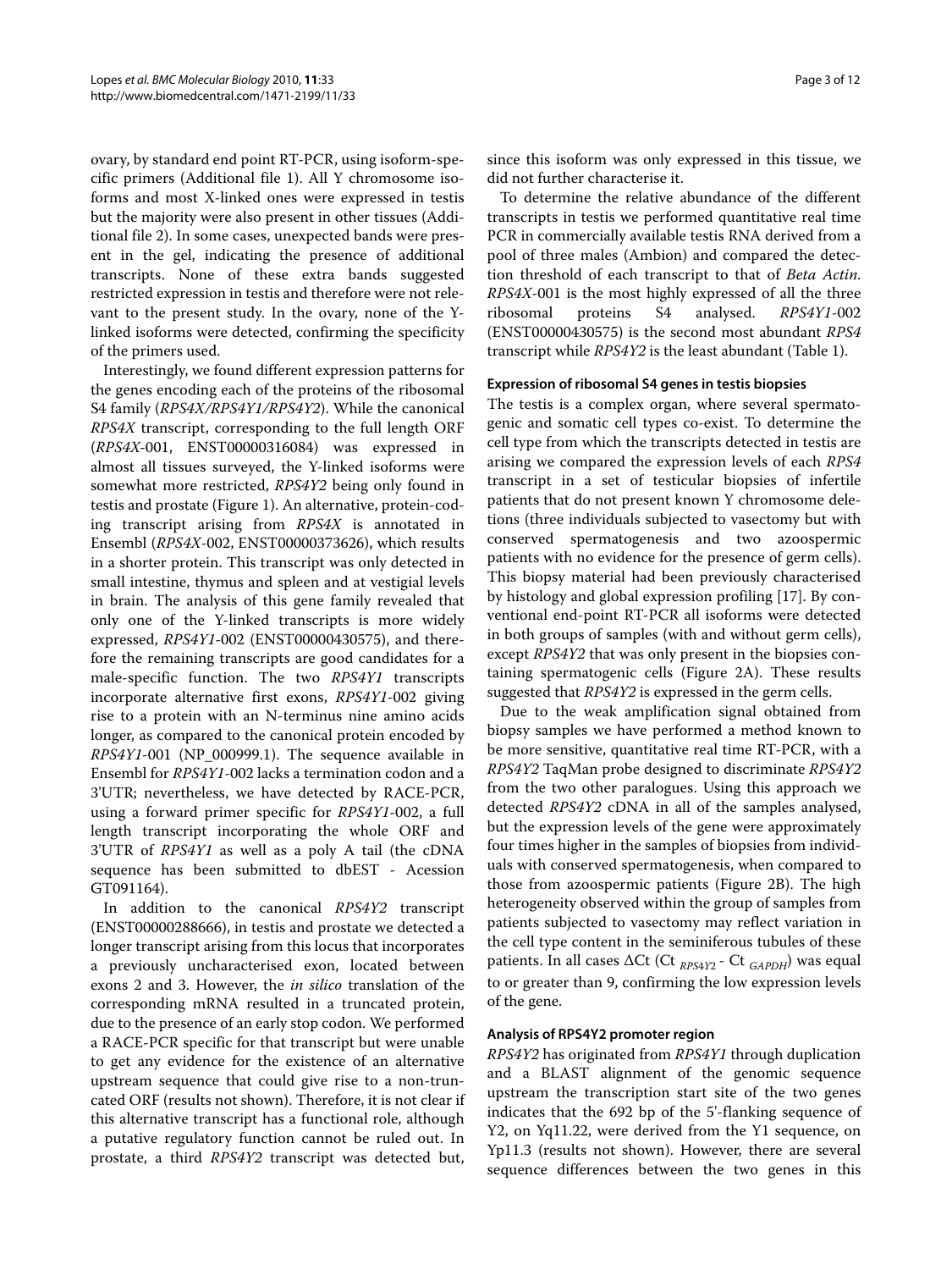

<span id="page-4-0"></span>region that may underlie their different expression patterns. Yoshihama et al. [\[18](#page-10-17)] have performed an extensive analysis of the promoter regions of human ribosomal genes and found that transcription always starts at a C residue within a characteristic oligopyrimidine tract. This sequence element is disrupted by a C-to-G mutation in RPS4Y2, which may contribute to the more restricted expression pattern of this gene. Additionally, the human RPS4Y2 mRNA AF497481.2 includes a 5'UTR that extends beyond that position, indicating that RPS4Y2

transcription starts further upstream the ATG, in a different sequence context.

In the analysis of expression presented above we have detected both RPS4Y1 transcripts predicted by Ensembl, by anchoring the primers in the alternative UTRs. Our results indicate that in some instances RPS4Y1 transcription may also start upstream the described oligopyrimidine tract. The UTR of RPS4Y1-001 is similar to the sequence upstream the start codon of RPS4Y2; RPS4Y1-002 transcription starts 319 bp downstream of the first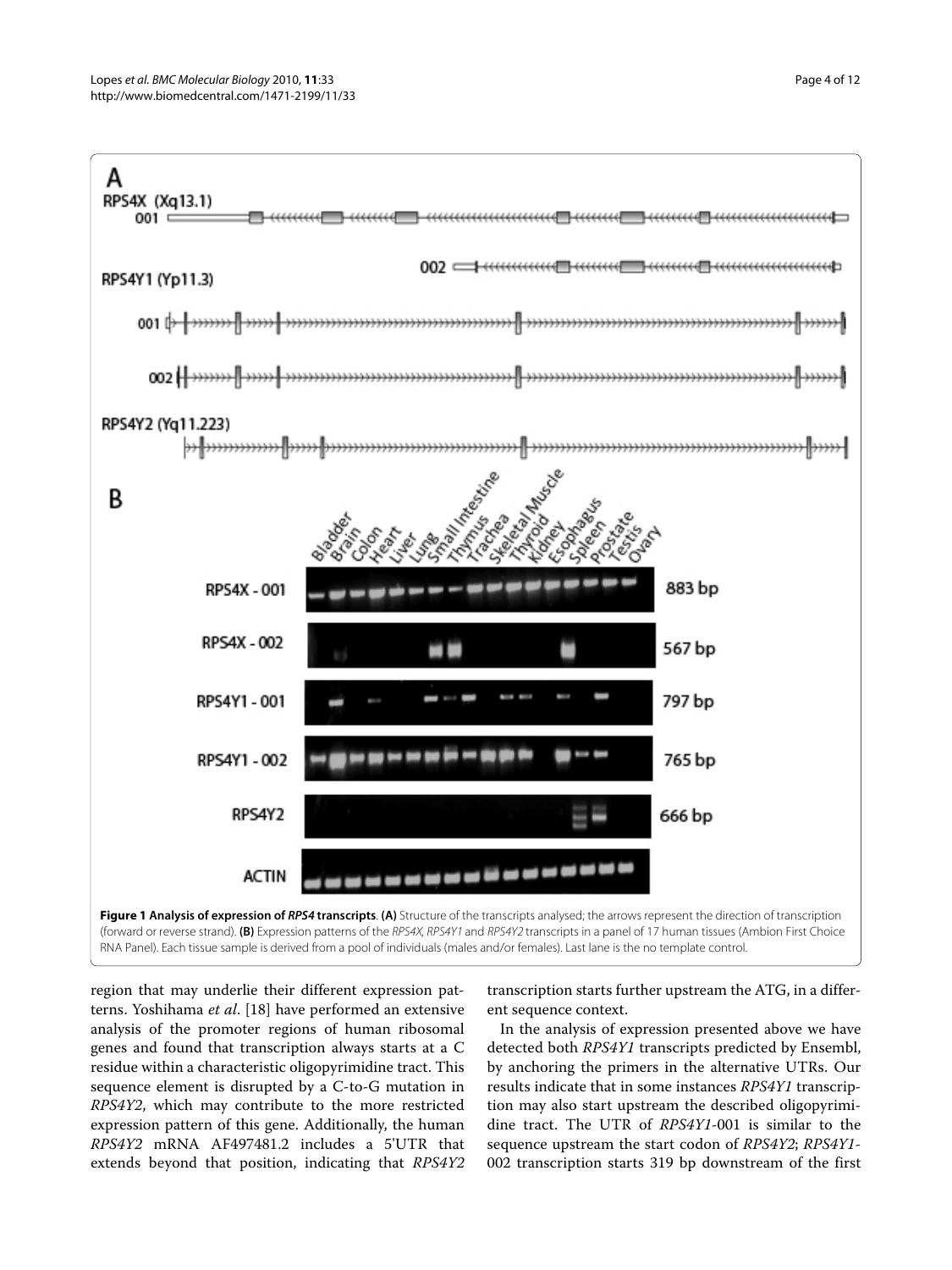| <b>Isoform</b>        | <b>Identifiers</b>              | Delta Ct* |  |
|-----------------------|---------------------------------|-----------|--|
| RPS4X-001             | ENST00000316084; NM 001007.4    | 7,3       |  |
| RPS4Y1-002            | ENST00000430575                 | 11,9      |  |
| RPS4Y1-001            | ENST00000250784; NM 001008.3    | 15,3      |  |
| RPS4Y2-longer isoform |                                 | 19,0      |  |
| RPS4Y2                | ENST00000288666; NM 001039567.2 | 21,2      |  |

<span id="page-5-0"></span>**Table 1: Relative expression of RPS4X/Y isoforms in human testis.**

\* Difference in the detection threshold of each target to Beta Actin is presented (average of two experimental replicates) in a pool of total testis RNA derived from three males (Ambion).

ATG, within the first intron of the gene. Interestingly, there is a short oligopyrimidine tract (7 bp) immediately upstream this alternative ATG. In the corresponding position of RPS4Y2 intron, the ATG is not present, due to a mutation.

Using MatInspector 8.0 we have searched for binding sites for transcription factors in the 500 bp of genomic sequence upstream the start codon of RPS4Y2 and the corresponding sequence of RPS4Y1 (upstream the first ATG). In both genes several putative binding sites were predicted with high scores (matrix similarity =95.0), in forward and in reverse orientation (Figure [3](#page-5-0)). We also run TFSEARCH [http://www.cbrc.jp/research/db/TFSEARC](http://www.cbrc.jp/research/db/TFSEARCH.html) [H.html](http://www.cbrc.jp/research/db/TFSEARCH.html) in the same sequences and report here those sites predicted by both programs. Within the RPS4Y1 sequence, three potential sites for different ETS factors were detected, one of which had been previously reported [[18](#page-10-17)]. Additionally, two potential binding sites for the GATA-binding protein family and one for each of the following transcription factors were found: C/EBPb, Ik-2 and AML-1a. RPS4Y2 presents DNA sequence motifs potentially recognised by the following factors: AP-1, Sox5, MZF-1, v-Myb and AML-1a.



**Figure 2 Expression of RPS4 genes in testis biopsies of five infertile individuals**. All samples had been previously characterized by histology and global expression profiling [\[17](#page-10-16)] (3 subjected to vasectomy - VAS1, VAS3, VAS5; 2 azoospermic patients - AZ7, AZ9). **(A)** End-point detection of RT-PCR products of RPS4XY isoforms by electrophoresis. Last lane is the no template control. **(B)** Quantitative real time PCR using an RPS4Y2 TaqMan probe. The values correspond to the mean of two independent measurements of relative expression using GAPDH as an endogenous control for normalization. The error bars refer to one standard deviation to the mean of the two experimental replicates.

#### **3D structure prediction of RPS4X, RPS4Y1 and RPS4Y2 Sequence analysis**

There is high amino acid identity between the three human proteins, denoting their common origin (RPS4X, RPS4Y1 and RPS4Y2 accession numbers NP\_000998.1, NP\_000999.1 and NP\_001034656.1, respectively). As expected, the two Y-coded proteins are more similar  $(\sim)$ 94% identity) since RPS4Y2 arose more recently through gene duplication from RPS4Y1 [\[15](#page-10-12)].

Additional file [3](#page-10-18) shows an alignment of the amino acid sequence of the three human RPS4 proteins. Only one position shows different amino acids in the three sequences, position 171, that is an Asp in RPS4X, an Asn in RPS4Y1 and a Ser in RPS4Y2. This substitution changes a negatively charged amino acid in RPS4X to a polar amino acid, with different chemical properties, in the two RPS4Y proteins. Other non-conservative differences, between RPS4X and one or both of the Y-linked sequences, are listed in Table 2. A BLAST alignment of the eukaryotic RPS4 family (Additional file [4](#page-10-19)) shows several conserved positions, notably: His36 is absolutely conserved; the residue at position 27 is always an aromatic amino acid; the residues at positions 60 and 75 are always negatively and positively charged amino acids, respectively. The amino acid positions that are more highly conserved across the RPS4 family are clustered in the N-terminal domain, suggesting that this domain is involved in an important function, probably interacting with the ribosome.

#### **Comparative modelling of RPS4X, RPS4Y1 and RPS4Y2**

The fold recognition program FUGUE [\[19](#page-10-20)] identified the ribosomal protein S4E (pdb-Id: [3KBG](http://www.rcsb.org/pdb/cgi/explore.cgi?pdbId=3KBG)) as an appropriate template for nearly the full length of the RPS4 proteins; the ribosomal protein S4 delta 41 (pdb-Id: [1C06](http://www.rcsb.org/pdb/cgi/explore.cgi?pdbId=1C06)) was identified as a suitable template for the N-terminal domain of the RPS4 proteins and the 50S ribosomal protein L24P (pdb-Id: 1112 chain S) for the C-terminal domain. Comparative models of the full length of RPS4X, RPS4Y1 and RPS4Y2 were obtained based on the three templates. The protein sequence used to build the RPS4Y1 model corresponds to isoform RPS4Y1-001.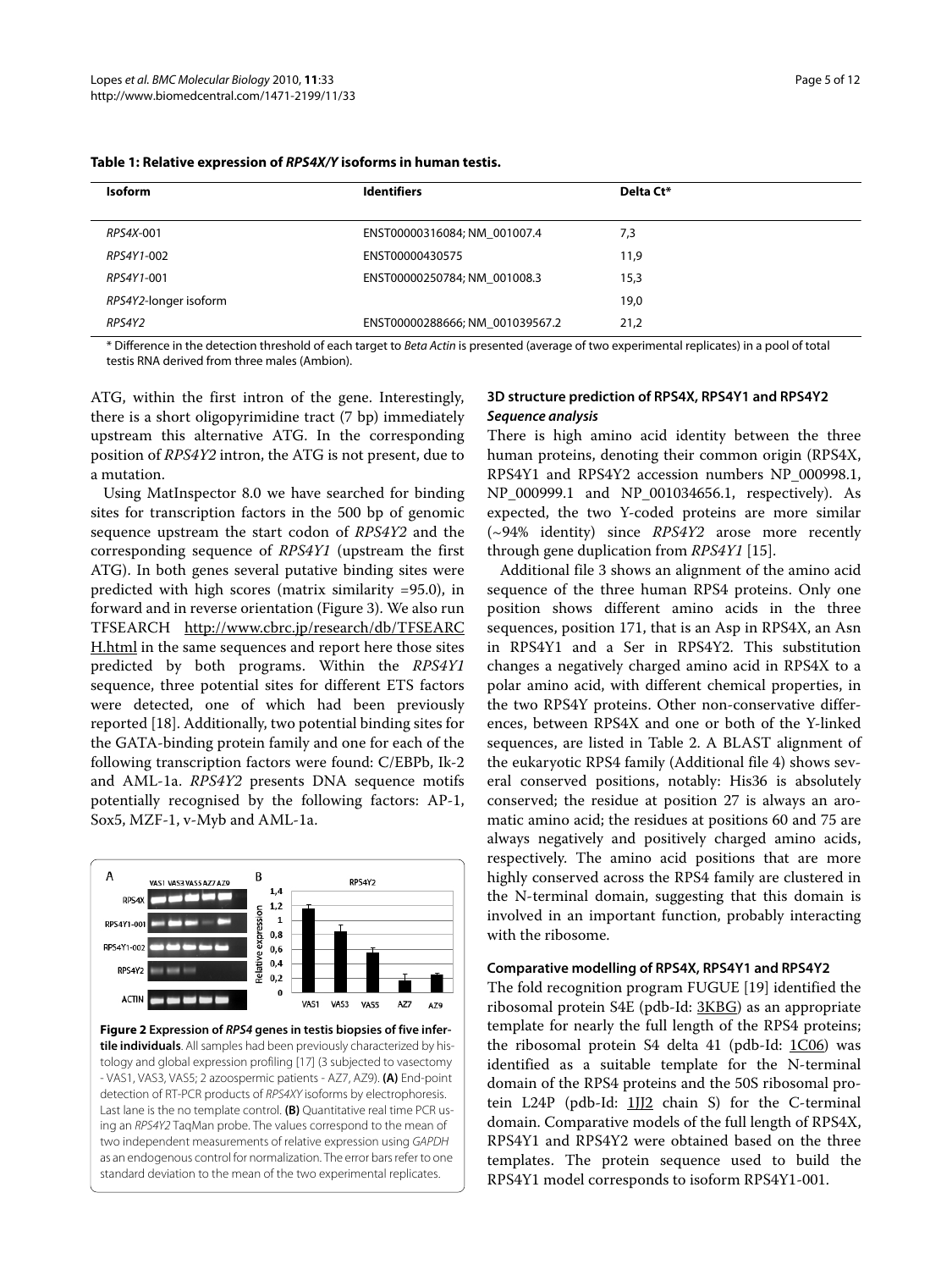<span id="page-6-0"></span>

|        | RPS4Y1 <sup>-157</sup> tgtaaatcagtatcagaaactgaaaatgctaagaaattcagttccaggatatgaact<br>RPS4Y2 <sup>-200</sup> tatgaatcagtatcagaaactgaatatgctaagaaactcagttccgagctgtgacct<br>$\overline{AD-1}$                                                                                                                                                                                                                                                                   |
|--------|-------------------------------------------------------------------------------------------------------------------------------------------------------------------------------------------------------------------------------------------------------------------------------------------------------------------------------------------------------------------------------------------------------------------------------------------------------------|
|        | <u>Ets-1</u>                                                                                                                                                                                                                                                                                                                                                                                                                                                |
| RPS4Y1 | ctacagcggaagaataa--------------------gaaaccggaactaaacttct                                                                                                                                                                                                                                                                                                                                                                                                   |
| RPS4Y2 | ctacaacggaagaataataggttggttacccgaggcggaatctggaactgaaattct                                                                                                                                                                                                                                                                                                                                                                                                   |
|        | <u> Ets-1</u><br><u> Ets-1 —</u>                                                                                                                                                                                                                                                                                                                                                                                                                            |
| RPS4Y1 | cactcatctgacttcctgcggtttacgacaacagactttggttgcaccggaaaagaa                                                                                                                                                                                                                                                                                                                                                                                                   |
| RPS4Y2 | cactcatttgacttcccgctgtttatcaccgcagattacggttgcaccgtaaaagqa                                                                                                                                                                                                                                                                                                                                                                                                   |
|        | cagattCTCTTCCGTCGCAGAGTTTCGCCATG <sup>+26</sup>                                                                                                                                                                                                                                                                                                                                                                                                             |
| RPS4Y1 |                                                                                                                                                                                                                                                                                                                                                                                                                                                             |
| RPS4Y2 | gaggttctgttccgtcgcqqqqatttcqccATG <sup>+3</sup>                                                                                                                                                                                                                                                                                                                                                                                                             |
|        | Figure 3 Sequence motifs found within the promoter regions of RPS4Y1 and RPS4Y2. The numbers indicate nucleotide positions relative to the<br>TSS, according to [18]. For RPS4Y2, we considered that the TSS overlaps the ATG. Hyphens represent inserted/deleted nucleotides. The olygopyrimi-<br>ding tract overlapping the PPC/V1 transcription start site is underlined. Arrows indicate the exientation of the prodicted transcription factor binding. |

dine tract overlapping the RPS4Y1 transcription start site is underlined. Arrows indicate the orientation of the predicted transcription factor binding sites (forward or reverse strand). The positions within the sequence motifs that differ between the two genes are in italic.

Figure [4A](#page-6-0) shows the structure of the models of isolated RPS4X, RPS4Y1 and RPS4Y2 from different points of view. The RPS4 proteins are composed of three structural domains: an N-terminal domain (aa 1-113), a central domain (aa 116-173) and a C-terminal domain (aa 180- 263). The structure of the N-terminal domain is composed of a five-stranded β sheet with five α helices and a small two stranded β sheet located at the same side (Figure [4A](#page-6-0) - left side for RPS4X, top for RPS4Y1 and left for RPS4Y2); one helix and parts of the two β sheets contact the other domains of the protein. The central domain is formed by a small helix, a three stranded β sheet that interacts with the other two domains and a β hairpin (Figure [4](#page-6-0)A - top centre for RPS4X, back centre for RPS4Y1

#### **Table 2: Non-conservative substitutions observed in the RPS4Y proteins.**

| <b>Residue</b> | <b>Type of substitution</b>                                          |
|----------------|----------------------------------------------------------------------|
|                |                                                                      |
| 78             | Thr $\rightarrow$ Val: polar in X, hydrophobic in Y1 and Y2          |
| 104            | Asp $\rightarrow$ Asn: negative in X and Y1, polar in Y2             |
| 108            | Arg $\rightarrow$ Cys: positive in X and Y1, polar/hydrophobic in Y2 |
| 130            | Phe $\rightarrow$ Thr: hydrophobic in X, polar in Y1 and Y2          |
| 133            | Thr $\rightarrow$ Val: polar in X and Y2, hydrophobic in Y1          |
| 165            | Glu $\rightarrow$ Gly: negative in X, glycines in Y1 and Y2          |
| 170            | Thr $\rightarrow$ Ile: polar in X and Y2, hydrophobic in Y1          |
| 171            | Asp $\rightarrow$ Asn/Ser: negative in X, polar in Y1 and Y2         |
| 184            | Thr $\rightarrow$ Ile: polar in X, hydrophobic in Y1 and Y2          |
| 230            | Lys $\rightarrow$ Asn: positive in X, polar in Y1 and Y2             |
| 258            | Ala $\rightarrow$ Thr: hydrophobic in X and Y2, polar in Y1          |

and back right for RPS4Y2). The structure of the C-terminal domain includes six β strands arranged as an irregular β barrel and two α helices (Figure [4](#page-6-0)A on the right side for RPS4X, bottom for RPS4Y1 and bottom right for RPS4Y2); interactions with the other domains are observed through the β barrel, the small helix and some loops.

#### **Location of residues that differ between the three RPS4 proteins**

Several non-conservative amino acid substitutions can be observed in the RPS4 Y-coded proteins, as compared to the highly conserved RPS4X, which are distributed throughout the three structural domains of the proteins (see Table 2). Figure [4B](#page-6-0) shows the location, on the predicted RPS4X structure, of the only residue that is different in all three proteins (position 171, carbon atoms in cyan), as well as those presenting non-conservative substitutions in one or both of the RPS4Y proteins (carbon atoms in grey).

It can be seen that RPS4X residue Thr184 is located in the interface between two domains (N-terminal and central) and shows strong inter-domain interactions (69Å2 in RPS4X and 64Å2 in RPS4Y2). The presence of a different amino acid at position 184 in the Y chromosome proteins contributes to a modification of the relative position of the two domains, compared to RPS4X.

At position 171, an interesting difference can be observed between RPS4Y2 and the other two RPS4 proteins. A hydrogen bond is formed between S4Y2 Ser171, in the central domain, and Asn232, in the C-terminal domain, which is not present in either S4X or S4Y1.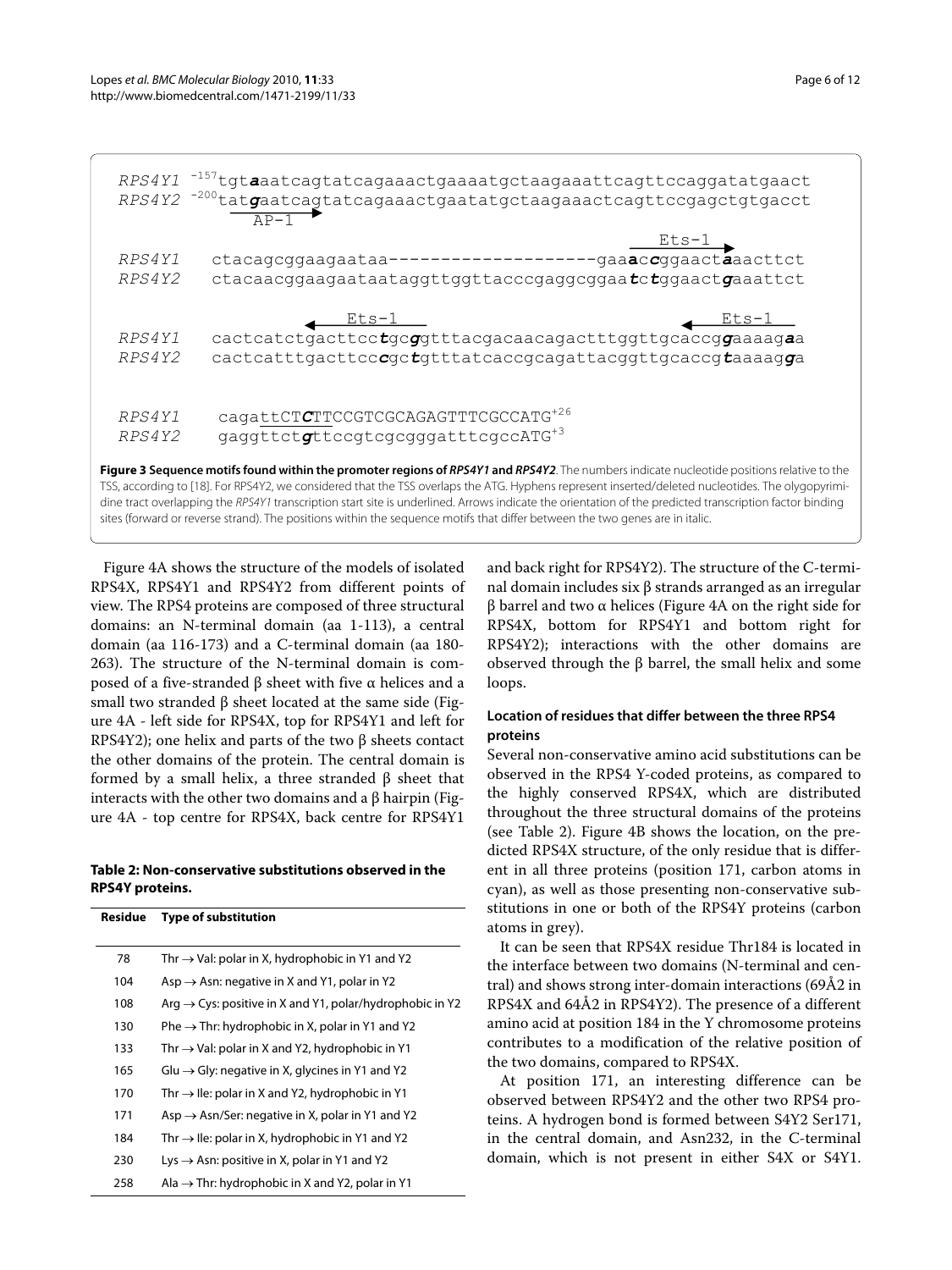



No intra-molecular interactions are seen for the other residues shown in Figure [4B](#page-6-0). The residues at positions 104, 108, 165 and 170 are all charged or polar in RPS4X. Interestingly RPS4X residues Glu165 and Thr170 are replaced by hydrophobic amino acids in the Y-coded proteins (see Table 2). If exposed to the solvent in the assembled ribosome, the new hydrophobic residues are good candidates for interactions with other proteins. Similarly,

RPS4X residues Asp104 and Arg108, which are charged aminoacids, are replaced by polar residues in RPS4Y2.

#### **Discussion**

We sought to characterize the expression patterns of several X-Y gene pairs in a panel of human somatic tissues and testis in order to evaluate the contribution of sexlinked isoforms to the transcriptome of the male germline. Considering testis-specific expression as a strong indication of a function in spermatogenesis, we then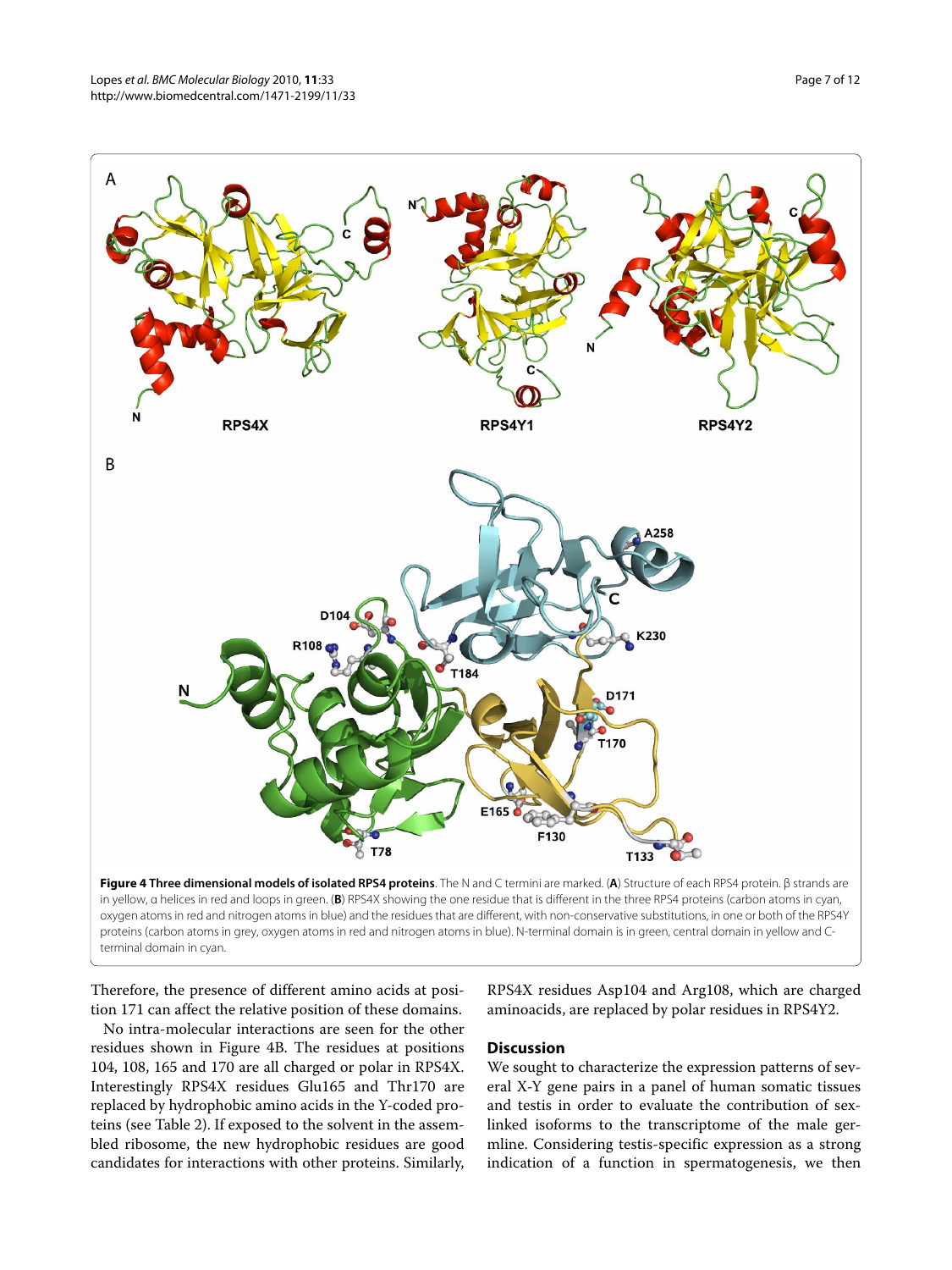focused on a particularly interesting gene family, Ribosomal Protein S4, presenting five protein coding isoforms with diverse expression patterns, RPS4Y2 being only expressed in testis and prostate. Interestingly, the quantification of transcripts in testis biopsies strongly suggests that RPS4Y2 is more highly expressed during spermatogenesis, although this trend should be confirmed in a larger cohort of patients.

Ribosomes are the site of mRNA translation and protein synthesis and comprise an assembly of a few rRNA molecules and a large number of proteins. Although the major biochemical steps in protein synthesis are carried out by the rRNA, ribosomal proteins (RPs) are crucial for efficient translation and for ribosome assembly. However, the precise role of each protein within the ribosome is not clearly defined, since there is a great synergy between rRNA and RPs in the different steps of translation.

The global structure of the prokaryotic and eukaryotic ribosome is similar, consisting of two distinct subunits, small and large: 30S and 50S in the prokaryotic ribosome; 40S and 60S in the eukaryotic counterpart. The corresponding subunits in these two cell lineages differ in the size of the rRNA molecules and in the number and type of ribosomal proteins they incorporate. In fact, although there is high conservation of ribosomal proteins, both at the sequence and structural level, within each domain of life (eubacteria, archaea and eukarya), some RPs are restricted to one evolutionary lineage [[20\]](#page-10-21). For example, the eukaryotic homologue of S4 is S9, while S4e is only found in archaeal and eukaryotic ribosomes [[21\]](#page-10-22).

We have built comparative models of the structures of RPS4X, RPS4Y1 and RPS4Y2 in order to evaluate the impact of the differences observed at the sequence level. Overall the three proteins show very similar structures, which is suggestive that all may be functional. There are however a few noteworthy differences. Due to the presence of a different amino acid at position 184, the Y chromosome proteins show differences in the relative position of the central and N-terminal domains, compared to RPS4X. This, in turn, may produce slightly different interactions with the ribosome, or with neighboring proteins within the small subunit.

Additionally, in RPS4Y2 the presence of a hydrogen bond between Ser171 and Asn 232 creates a new interaction between the central and the C-terminal domains, which determines their relative position. Due to its high conservation, the N-terminal domain of eukaryotic S4 proteins is most likely involved in the interaction with the ribosome, in which case the C-terminal domain will be more exposed, at the ribosome surface. The differences at the C-terminus of RPS4Y2 may therefore reflect the interaction with different ribosomal proteins or extraribosomal factors, as compared to RPS4X and RPS4Y1.

High resolution crystal structures of the small and large subunits of the eubacterial ribosome and the low-resolution structure of the archaeal large subunit have been determined, as well as that of several of the proteins bound to the ribosome [[22](#page-10-23)[-24](#page-10-24)]. Recently, the atomic model of yeast 80S ribosome has been built, through cryo-EM and RNA and protein homology modelling [\[25](#page-10-25)]. Unfortunately, eukaryotic S4 was not included in this model and therefore we could not dock our models of the human RPS4 proteins to a 60S ribosomal subunit. It will be interesting in the future to test whether the three proteins present similar interactions with RNA and neighbouring proteins or interacting factors, in the small subunit.

The ribosomal small subunit controls mRNA binding and ensures translation accuracy in the decoding process [[26,](#page-10-26)[27\]](#page-10-27). Mammalian ribosomal protein S4 is located at the interface between the small and the large subunits of mammalian ribosomes and is in contact with the initiation factor eIF-3 [[28\]](#page-10-28). Therefore RPS4 is most likely involved in the initiation of translation.

Human RPS4Y is able to rescue a temperature-sensitive hamster S4 mutant cell line [\[29](#page-10-29)]. Zinn et al. [[30\]](#page-10-30) confirmed the presence of both human S4 proteins in male placental ribosomes using isoform-specific antisera and found that the S4Y protein was only 15% as abundant as S4X. We quantified the expression levels of each RPS4 isoform in testis and found that RPS4Y transcripts are also less abundant than their X-linked counterparts in this tissue. RPS4Y2 is the least abundant of all the transcripts tested. According to these results only a minor fraction of the ribosomes incorporate the Y-coded isoform of RPS4 and, in testis, an even smaller subset may include RPS4Y2. It would be important to test the presence of RPS4Y2 in human ribosomes; however, due to the high homology between the two proteins encoded by the Y chromosome (approximately 94%) it is virtually impossible to design an antibody which specifically detects RPS4Y2.

From our analysis, one of the RPS4Y1 transcripts  $(RPS4Y1-002; ENST00000430575)$  is apparently a more faithful homologue of RPS4X, since it presents a wider breadth of expression than RPS4Y1-001. In spite of initial association of RPS4 haploinsufficiency and Turner Syndrome [\[14,](#page-10-11)[29\]](#page-10-29), the finding that X chromosome monosomy leads to a similar phenotype even in animal species that do not have an Rps4 homologue on the Y chromosome, where Rps4X might therefore be subject to inactivation, has raised some uncertainties about its role in this respect [[31\]](#page-10-31). In fact, in humans the global dosage of RPS4 does not seem to be crucial, since in males the ubiquitous RPS4Y protein is produced at much lower levels than its X homologue, while in females RPS4X escapes inactivation and therefore is present in double dosage.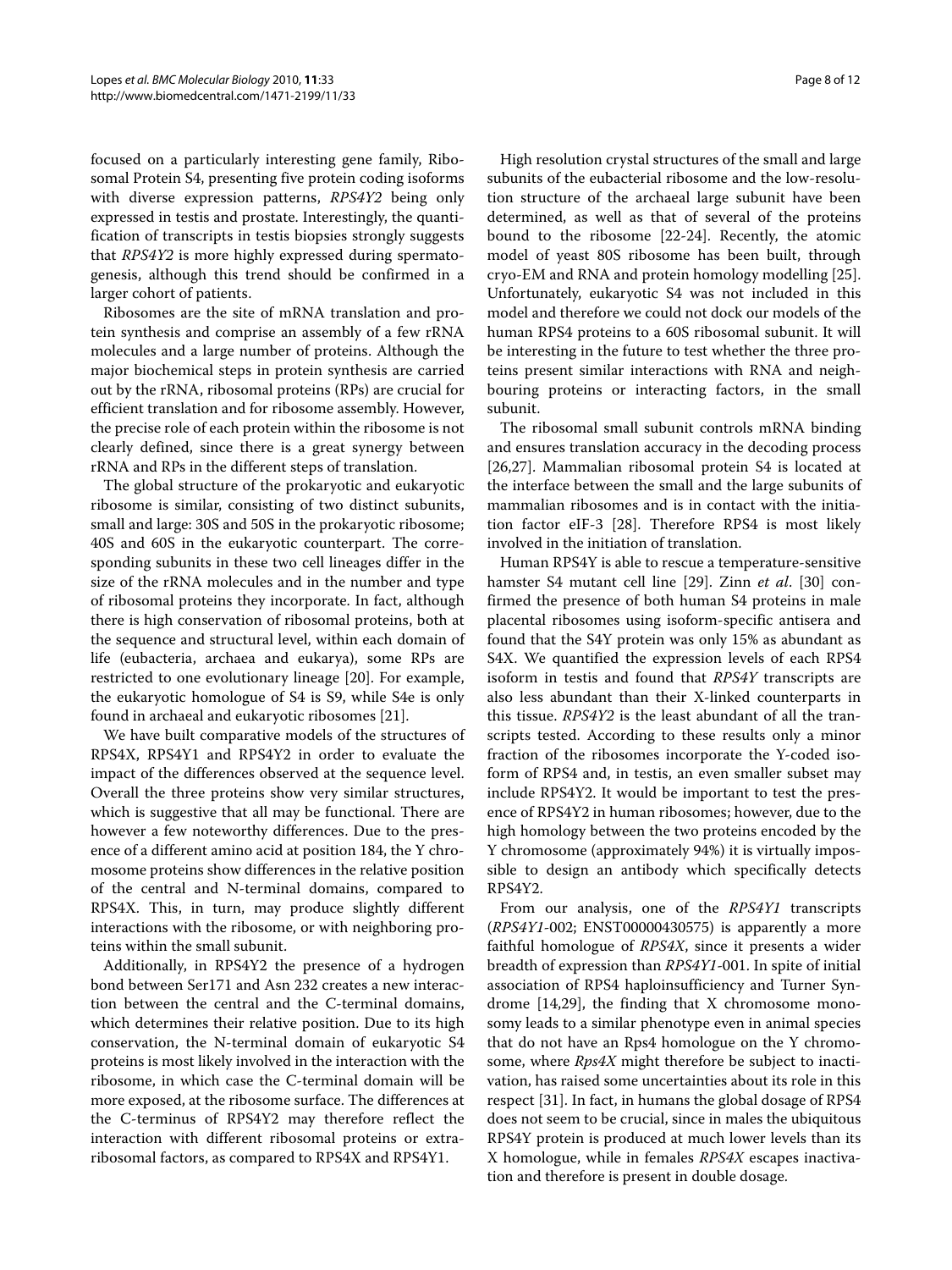In the testis, even in the presence of a second Y-linked copy, the scenario is not expected to change drastically in terms of overall gene dosage, due to the extremely low expression levels of RPS4Y2. Histologically testis is a very heterogeneous organ and in the seminiferous tubules cells of the germline, in different states of differentiation, coexist with somatic cells (Sertoli). The fact that RPS4Y2 mRNA levels are higher in the testis biopsies where germ cells are present suggests that this gene is either transcribed in both cell types (somatic and spermatogenic) or it may only be expressed in somatic cells, but at a higher rate during spermatogenesis. Its location within the azoospermia region AZFb on the Y chromosome makes it a good candidate for male infertility.

Most ribosomal proteins are constitutively expressed in several tissues. To understand the restricted expression of RPS4Y2 we have inspected the 5'-flanking region of the gene for any features that could distinguish this sequence from the promoter region of RPS4Y1, its most closely related paralogue. Interestingly, the polypirimidine tract that characterises the promoters of the ubiquitously expressed ribosomal proteins, including that of RPS4Y1, is disrupted in RPS4Y2. This difference may explain the loss of constitutive expression. To determine the additional features of the Y2 promoter that led to the acquisition of prostate and testis-specific expression, it will be necessary to perform functional experiments. In this context, the presence of a potential binding site for the transcription factor AP-1 within the proximal 5'-flanking sequence of RPS4Y2 is noteworthy. Transcription factors of the activator protein 1 (AP-1) class are expressed in the rodent testis in a developmental-stage dependent manner and different lines of evidence suggest multiples roles of these proteins during normal spermatogenesis [[32,](#page-10-32)[33\]](#page-11-0). It is also possible that other yet uncharacterized enhancer/ insulator elements in the genomic sequence in Yq11.22, farther upstream the RPS4Y2 promoter, are capable of regulating the expression of this gene in testis and prostate.

Recently, mutations in several ribosomal proteins have been linked to genetic diseases, many of which interfere with ribosome biogenesis (for a recent review see [\[34](#page-11-1)]). It is also known that defects in ribosome synthesis elicit cell cycle arrest and apoptosis [\[35](#page-11-2)[,36](#page-11-3)]. Therefore, it is plausible that deficits in specific ribosomal proteins may have some bearing on infertility or subfertility phenotypes, to which the particular contribution of RPS4Y2 should be further explored.

#### **Conclusions**

Although most ribosomal proteins are ubiquitous, one of the members of the RPS4 family has restricted expression in testis and prostate. The three dimensional models of the human S4 proteins revealed a conserved structure,

suggesting that all are involved in RNA processing in the ribosome. Nevertheless RPS4Y2 shows different interdomain contacts and the potential to establish specific interactions. Moreover RPS4Y2 has acquired an exclusive expression pattern that suggests that it may have a role in germ cell development and its location within the AZFb region makes it a good candidate for male infertility.

#### **Methods**

#### **Expression patterns of X/Y isoforms in human tissues**

A panel of RNA samples from human tissues were obtained from Ambion (First Choice Total RNA Survey Panel). Each of this is a pool of RNA from several donors. For first-strand cDNA synthesis 1 μg of total RNA was used as template. RNAs were first denatured at 70°C for 5 minutes and cooled on ice. Reactions were incubated at 42°C 60 minutes in a final volume of 20 μl with reaction buffer (as supplied by the manufacturer), 1 mM of each dNTP, 0.5 units of RNAseOUT, 2.5 μM of oligodT and 15 units of Promega AMV Reverse Transcriptase (Promega Reverse transcription System, Promega, USA). A final step of 5 minutes at 95°C was included to inactivate the enzyme. PCR amplification was performed with isoformspecific primers, taking advantage of sequence differences between the X and Y chromosomes and anchoring the primers in variable exons (for primer sequences see Aditional file1: Primers used in the expression studies). All primers were designed to span exon-exon boundaries, to prevent amplification of possible genomic DNA contaminants. Typically 50 ng of cDNA were amplified using the HotStar HiFidelity Polymerase Kit (Qiagen) in a 15 μl reaction volume comprising 0.3 μM of each primer. PCR conditions were the following: 15 min pre-incubation step at 94°C, 32-35 cycles of denaturation at 94°C for 30 sec, annealing for 1 min at the respective AT for each primer pair and extension at 72°C for 1 min, followed by a final extension step at 72°C for 10 min. The PCR products were visualised after electrophoresis in 1.5-2% agarose gels, to allow the discrimination between molecules of similar molecular weight. Whenever possible, each of the PCR products was directly sequenced; if more than one band were detected in the gel each was excised, cleaned up using QIAquick Gel Extraction Kit (Qiagen) and the DNA sequenced sequenced with BD Terminator chemistry (Applied Biosystems).

#### **RACE-PCR in testis RNA**

5'RACE and 3'RACE-ready cDNAs were prepared from 1 μg of total testis RNA (Ambion) using the BD SMART RACE cDNA amplification kit (Clontech). PCR fragments were amplified with universal primers included in the kit and gene-specific primers using the RACE-ready cDNAs as template, according to the manufacturer' protocols. PCR fragments were gel-purified (Qiaquick, Qiagen) and sequenced.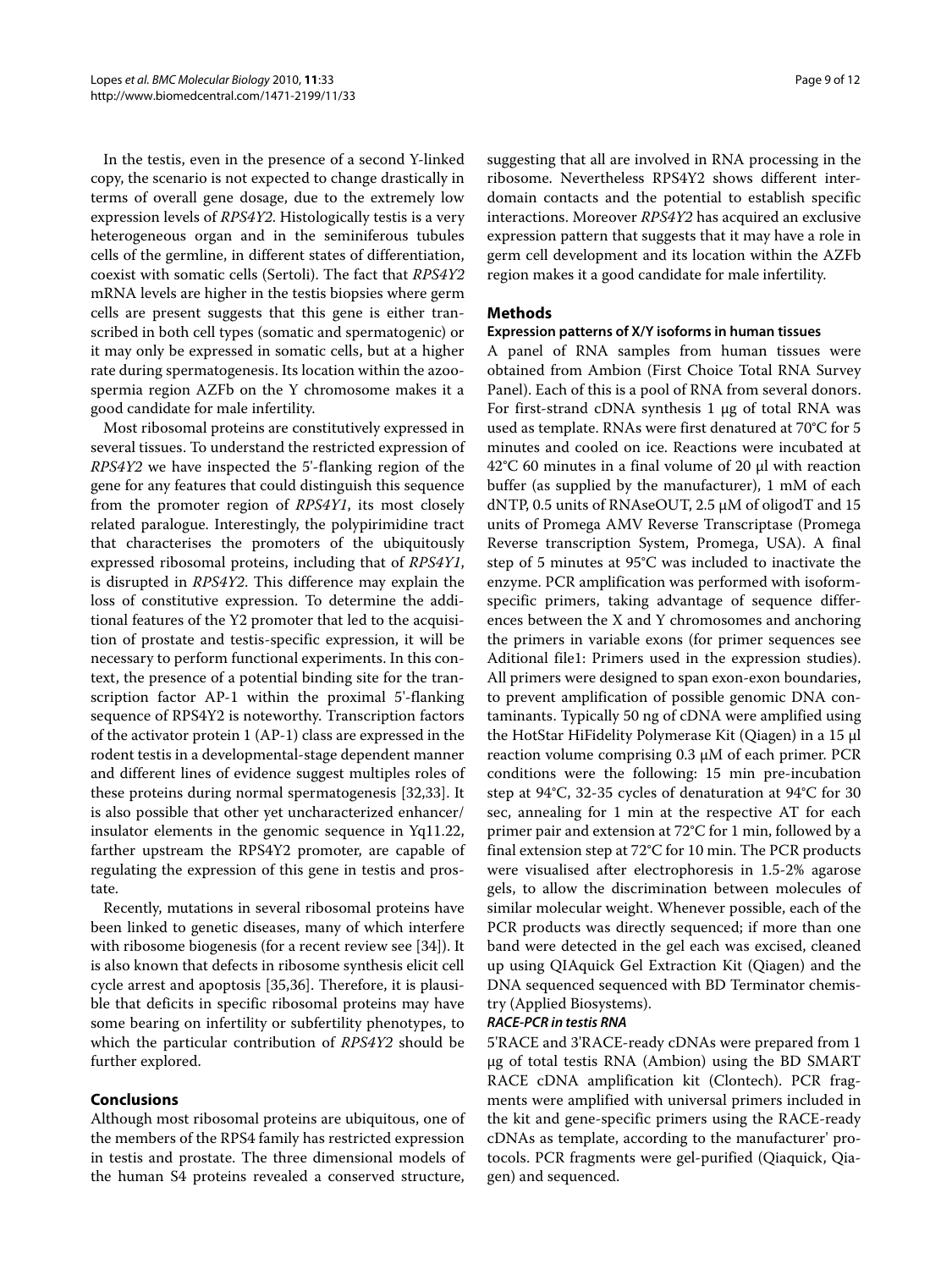#### **One-step real time RT-PCR using SybrGreen**

<span id="page-10-19"></span><span id="page-10-18"></span><span id="page-10-15"></span><span id="page-10-14"></span>Isoform-specific primers, designed to span exon-exon boundaries and to generate amplicons of less than 200 bp, were used for relative quantification of the different transcripts in total testis RNA. One-step quantitative realtime PCR reactions were carried out using 100 ng of RNA in a reaction volume of 20 μl comprising QuantiTect SYBR Green RT-PCR Kit (Qiagen) according to the manufacturer's protocol; the resulting fluorescence was quantified using an iCycler system (Bio-Rad). Each reaction was performed in triplicate and melt curve data were obtained to confirm amplification of the correct product in each well. Beta Actin was used as an endogenous control for the amount of RNA in each sample and ΔCt was calculated as the difference between target Ct and Beta Actin Ct. For primer sequences see Additional file [1](#page-10-14).

#### **Expression of ribosomal S4 genes in testis biopsies Subjects and samples**

The clinical samples used in this study have been described and characterised in [\[17\]](#page-10-16). RNA preparation and cDNA amplication where also performed according to [\[17](#page-10-16)].

#### **Two-step real time RT-PCR using a custom RPS4Y2 TaqMan assay**

<span id="page-10-1"></span><span id="page-10-0"></span>The TaqMan probe used (custom assay RPS4Y2-260) was designed to span the junction between exon 3 and exon 4, where lies a single base difference that distinguishes RPS4Y2 from RPS4X and RPS4Y1. Quantitative real-time RT-PCR reactions were carried out using approximately 2 ng of SMART cDNAs in a reaction volume of 25 μl comprising TaqMan Gene Expression Master Mix (Applied Biosystems), according to the manufacturer's protocol; the resulting fluorescence was quantified using an ABI7000 system (Applied Biosystems). GAPDH expression assay (Applied Biosystems) was performed as an endogenous control. Each reaction was performed in triplicate and two experimental replicates where performed. Efficiency of primers and quantity of cDNA in each well were derived from an experimentally determined standard curve; only reactions with  $r^2 = 0.99$  and with a standard curve slope typically  $-3.1 = S = -3.6$  were accepted.

#### <span id="page-10-4"></span><span id="page-10-3"></span><span id="page-10-2"></span>**Comparative modelling of RPS4X, RPS4Y1 and RPS4Y2**

<span id="page-10-7"></span><span id="page-10-6"></span><span id="page-10-5"></span>Fold recognition was carried out by the program FUGUE [[19\]](#page-10-20). FUGUE identifies homologues by comparison of sequence profiles against structural profiles of homologous protein families taken from the HOMSTRAD database [[37](#page-11-4)]. The amino acid sequences and three dimensional structures of the homologous proteins used as templates for comparative modelling were obtained from the Protein Data Bank <http://www.rcsb.org/pdb/>. Initial amino acid sequence alignments between RPS4 <span id="page-10-8"></span>proteins and templates were also obtained using the program FUGUE. FUGUE produces alignments by comparison of sequence and structural profiles.

<span id="page-10-12"></span><span id="page-10-11"></span><span id="page-10-10"></span><span id="page-10-9"></span>Theoretical models of the structures of the RPS4 proteins were obtained by the program MODELLER [\[38](#page-11-5)]. MODELLER generates protein structures by satisfaction of spatial restraints with simultaneous optimisation of CHARMM energies, conjugate gradients and molecular dynamics with simulated annealing. Comparative models were validated with PROCHEK [\[39\]](#page-11-6) and WHAT\_CHECK [\[40](#page-11-7)] that study the geometry of the structure of the protein, VERIFY3D [[41](#page-11-8)] that reports amino acid environmental errors and JOY [\[42](#page-11-9)] for comparison of the environments of residues of the modelled structure with the environments of residues of the homologous proteins used for modelling. The alignments were manually modified when the model was unsatisfactory (i.e. produced results below validation program recommendations), and the modelling and validation processes repeated. These processes were repeated until models with good geometry and conformation were obtained. The program MODELLER was also used for loop remodelling.

<span id="page-10-25"></span><span id="page-10-24"></span><span id="page-10-23"></span><span id="page-10-22"></span><span id="page-10-21"></span><span id="page-10-20"></span><span id="page-10-17"></span><span id="page-10-16"></span><span id="page-10-13"></span>The models of isolated RPS4X, RPS4Y1 and RPS4Y2 show no residues with disallowed conformation in the Ramachandran plot, with 90.2%, 90.7% and 90.7% residues, respectively, residues in the most favourable regions. The Verify3D report shows that 82.2% of residues of RPS4X, 92.0% of RPS4Y1 and 90.2% of RPS4Y2 have an averaged 3D-1D score > 0.2 and no negative values are observed (18). The WHAT\_CHECK report shows that there were no 'bumps' between non-bonding atoms in the models of the three RPS4 proteins. For the WHAT\_CHECK authors, two atoms are said to 'bump' if they are closer than the sum of their van der Waals radii minus 0.40Å (19). On the other hand, a WHAT\_CHECK comparison of the backbone conformation with database proteins shows that the three backbone folds in this structure present a low conformation Z-score of -7.03 (RPS4X), -6.47 (RPS4Y1) and -7.05 (RPS4Y2) and that four, five and four side chains, respectively, can be flipped in order to form energetically more favourable hydrogen bonds. WHAT\_CHECK reports similar errors for some of the template proteins used for modelling. In particular, WHAT\_CHECK reports one bump, a low backbone conformation Z-score of -6.07 and three side chains that can be flipped for 1C06 and one bump and two side chains that can be flipped for 1JJ2 chain S.

<span id="page-10-32"></span><span id="page-10-31"></span><span id="page-10-30"></span><span id="page-10-29"></span><span id="page-10-28"></span><span id="page-10-27"></span><span id="page-10-26"></span>Contact residues were defined as the residues that possessed an interface solvent accessible surface area (ASA) that decreased ( $\triangle$ ASA) by more than  $1\AA$ <sup>2</sup> on interaction [[43\]](#page-11-10). The ASA was calculated using the Lee and Richards algorithm [[44\]](#page-11-11) developed by Richmond [\[45\]](#page-11-12). HBPLUS was used for hydrogen bond definition [[46](#page-11-13)].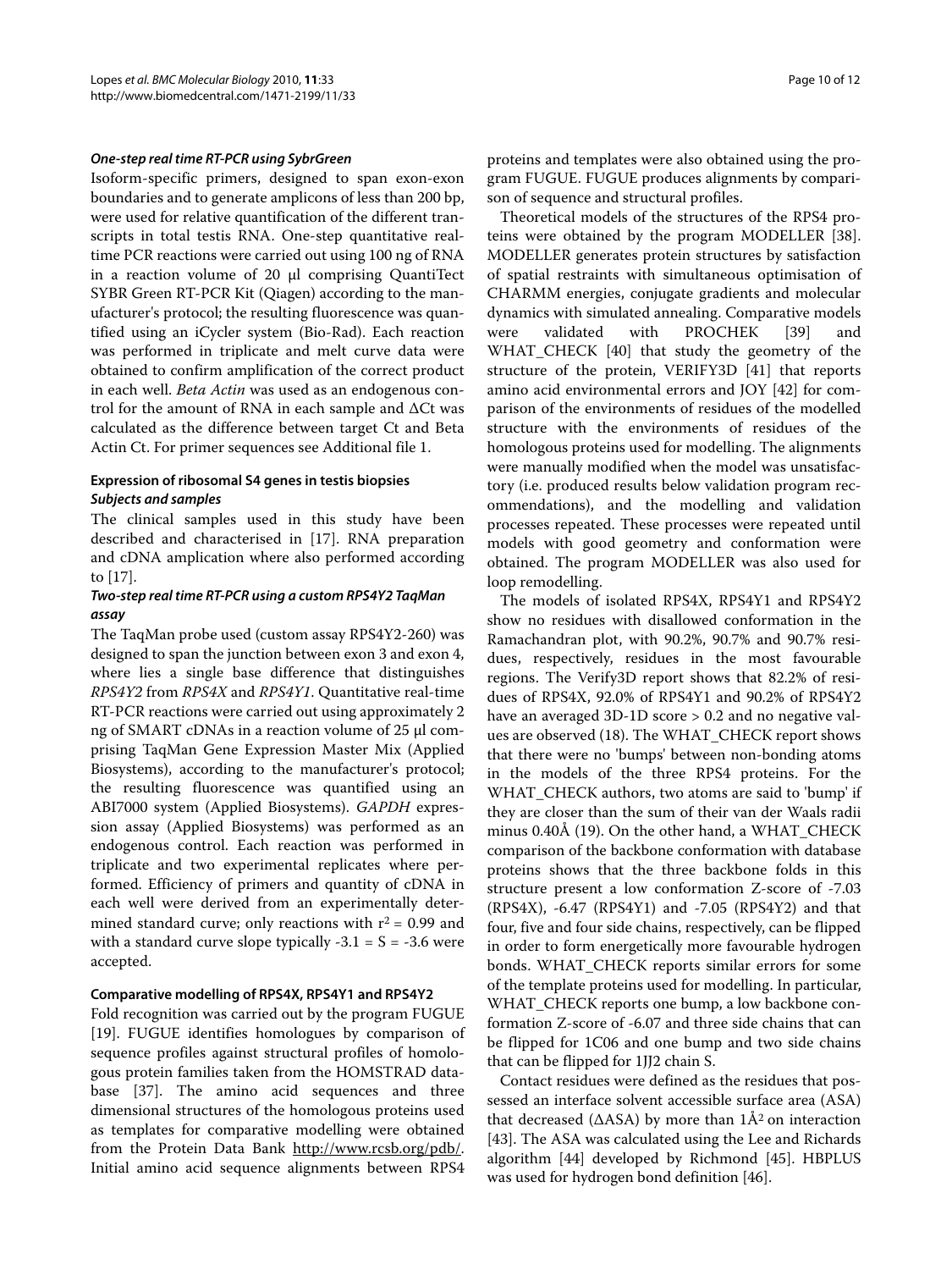#### <span id="page-11-0"></span>**Additional material**

**[Additional file 1](http://www.biomedcentral.com/content/supplementary/1471-2199-11-33-S1.XLS)** Primers used in the expression studies.

<span id="page-11-1"></span>**[Additional file 2](http://www.biomedcentral.com/content/supplementary/1471-2199-11-33-S2.PDF)** Expression patterns of the 20 transcripts in a panel of 17 human tissues.

<span id="page-11-2"></span>**[Additional file 3](http://www.biomedcentral.com/content/supplementary/1471-2199-11-33-S3.PDF)** Alignment of the amino acid sequence of the three human RPS4 proteins.

**[Additional file 4](http://www.biomedcentral.com/content/supplementary/1471-2199-11-33-S4.PDF)** BLAST alignment of the RPS4 protein family.

#### <span id="page-11-3"></span>**Authors' contributions**

<span id="page-11-4"></span>AML conceived the study, designed and carried out all the experiments, interpreted the results and wrote the manuscript; RNM performed the protein comparative modelling and wrote part of the manuscript; NAA, CAS contributed to the experimental design, discussion of the results and with a critical review of the manuscript; PJE provided samples and contributed with a critical review of the manuscript; AA contributed to the discussion of the results and with a critical review of the manuscript. All authors read and approved the final manuscript.

#### <span id="page-11-7"></span><span id="page-11-6"></span><span id="page-11-5"></span>**Acknowledgements**

<span id="page-11-9"></span><span id="page-11-8"></span>We are grateful to the staff of the Assisted Conception Unit, Birmingham Women's Hospital. IPATIMUP is an Associate Laboratory of the Portuguese Ministry of Science, Technology and Higher Education and is partially supported by FCT, the Portuguese Foundation for Science and Technology. AML is the recipient of a postdoctoral fellowship from FCT (FRH/BPD/26702/2006). This work was also supported by the Biotechnology and Biological Sciences Research Council (grant ref. 8/EGH16106).

#### <span id="page-11-11"></span><span id="page-11-10"></span>**Author Details**

<span id="page-11-12"></span><sup>1</sup>IPATIMUP, Instituto de Patologia e Imunologia Molecular da Universidade do Porto, R. Dr. Roberto Frias S/N, 4200-465 Porto, Portugal, <sup>2</sup>Department of Pathology, University of Cambridge, Tennis Court Road, Cambridge, CB2 1QP, UK, <sup>3</sup>Department of Biochemistry, University of Cambridge, Tennis Court Road, Cambridge, CB2 1QP, UK and <sup>4</sup>Faculdade de Ciências, Universidade do Porto, 4099-002 Porto, Portugal

#### <span id="page-11-13"></span>Received: 3 March 2010 Accepted: 7 May 2010 Published: 7 May 2010

#### **References**

- 1. Tiepolo L, Zuffardi O: Localization of factors controlling spermatogenesis in the nonfluorescent portion of the human Y chromosome long arm**.** Hum Genet 1976, 34(2):119-124.
- 2. Kuroda-Kawaguchi T, Skaletsky H, Brown L, Minx P, Cordum H, Waterston R, Wilson R, Silber S, Oates R, Rozen S, et al.: The AZFc region of the Y chromosome features massive palindromes and uniform recurrent deletions in infertile men**.** Nat Genet 2001, 29(3):279-286.
- 3. Skaletsky H, Kuroda-Kawaguchi T, Minx P, Cordum H, Hillier L, Brown L, Repping S, Pyntikova T, Ali J, Bieri T, et al.: The male-specific region of the human Y chromosome is a mosaic of discrete sequence classes**.** Nature 2003, 423(6942):825-837.
- 4. Blanco P, Shlumukova M, Sargent C, Jobling M, Affara N, Hurles M: Divergent outcomes of intrachromosomal recombination on the human Y chromosome: male infertility and recurrent polymorphism**.** J Med Genet 2000, 37(10):752-758.
- 5. Krausz C, Degl'Innocenti S: Y chromosome and male infertility: update, 2006**.** Front Biosci 2006, 11:3049-3061.
- 6. Charlesworth B: The evolution of sex chromosomes**.** Science 1991, 251(4997):1030-1033.
- 7. Graves J: Evolution of the mammalian Y chromosome and sexdetermining genes**.** J Exp Zool 1998, 281(5):472-481.
- 8. Lahn B, Pearson N, Jegalian K: The human Y chromosome, in the light of evolution**[.](http://www.ncbi.nlm.nih.gov/entrez/query.fcgi?cmd=Retrieve&db=PubMed&dopt=Abstract&list_uids=11256072)** Nat Rev Genet 2001, 2(3):207-216.
- Hughes J, Skaletsky H, Pyntikova T, Minx P, Graves T, Rozen S, Wilson R, Page D: Conservation of Y-linked genes during human evolution revealed by comparative sequencing in chimpanzee**.** Nature 2005, 437(7055):100-103.
- 10. Kuroki Y, Toyoda A, Noguchi H, Taylor T, Itoh T, Kim D, Kim D, Choi S, Kim I, Choi H, et al.: Comparative analysis of chimpanzee and human Y

chromosomes unveils complex evolutionary pathway**.** Nat Genet 2006, 38(2):158-167.

- 11. Perry G, Tito R, Verrelli B: The evolutionary history of human and chimpanzee Y-chromosome gene loss**.** Mol Biol Evol 2007, 24(3):853-859.
- 12. Mazeyrat S, Saut N, Grigoriev V, Mahadevaiah S, Ojarikre O, Rattigan A, Bishop C, Eicher E, Mitchell M, Burgoyne P: A Y-encoded subunit of the translation initiation factor Eif2 is essential for mouse spermatogenesis**.** Nat Genet 2001, 29(1):49-53.
- 13. Eddy E: Male germ cell gene expression**.** Recent Prog Horm Res 2002, 57:103-128.
- 14. Fisher E, Beer-Romero P, Brown L, Ridley A, McNeil J, Lawrence J, Willard H, Bieber F, Page D: Homologous ribosomal protein genes on the human X and Y chromosomes: escape from X inactivation and possible implications for Turner syndrome**.** Cell 1990, 63(6):1205-1218.
- 15. Andrés O, Kellermann T, López-Giráldez F, Rozas J, Domingo-Roura X, Bosch M: RPS4Y gene family evolution in primates**.** BMC Evol Biol 2008,  $8.142$
- 16. Bergen A, Pratt M, Mehlman P, Goldman D: Evolution of RPS4Y**[.](http://www.ncbi.nlm.nih.gov/entrez/query.fcgi?cmd=Retrieve&db=PubMed&dopt=Abstract&list_uids=12572605)** Mol Biol Evol 1998, 15(11):1412-1419.
- 17. Ellis P, Furlong R, Conner S, Kirkman-Brown J, Afnan M, Barratt C, Griffin D, Affara N: Coordinated transcriptional regulation patterns associated with infertility phenotypes in men**.** J Med Genet 2007, 44(8):498-508.
- 18. Yoshihama M, Uechi T, Asakawa S, Kawasaki K, Kato S, Higa S, Maeda N, Minoshima S, Tanaka T, Shimizu N, et al.: The human ribosomal protein genes: sequencing and comparative analysis of 73 genes**.** Genome Res 2002, 12(3):379-390.
- 19. Shi J, Blundell T, Mizuguchi K: FUGUE: sequence-structure homology recognition using environment-specific substitution tables and structure-dependent gap penalties**.** J Mol Biol 2001, 310(1):243-257.
- 20. Lake J: Evolving ribosome structure: domains in archaebacteria, eubacteria, eocytes and eukaryotes**.** Annu Rev Biochem 1985, 54:507-530.
- 21. Roberts E, Sethi A, Montoya J, Woese C, Luthey-Schulten Z: Molecular signatures of ribosomal evolution. Proc Natl Acad Sci USA 2008, 105(37):13953-13958.
- 22. Ban N, Nissen P, Hansen J, Moore P, Steitz T: The complete atomic structure of the large ribosomal subunit at 2.4 A resolution**.** Science 2000, 289(5481):905-920.
- Selmer M, Dunham C, Murphy Ft, Weixlbaumer A, Petry S, Kelley A, Weir J, Ramakrishnan V: Structure of the 70S ribosome complexed with mRNA and tRNA**[.](http://www.ncbi.nlm.nih.gov/entrez/query.fcgi?cmd=Retrieve&db=PubMed&dopt=Abstract&list_uids=16959973)** Science 2006, 313(5795):1935-1942.
- 24. Wimberly B, Brodersen D, Clemons WJ, Morgan-Warren R, Carter A, Vonrhein C, Hartsch T, Ramakrishnan V: Structure of the 30S ribosomal subunit**.** Nature 2000, 407(6802):327-339.
- 25. Taylor DJ, Devkota B, Huang AD, Topf M, Narayanan E, Sali A, Harvey SC, Frank J: Comprehensive molecular structure of the eukaryotic ribosome**[.](http://www.ncbi.nlm.nih.gov/entrez/query.fcgi?cmd=Retrieve&db=PubMed&dopt=Abstract&list_uids=20004163)** Structure 2009, 17(12):1591-1604.
- 26. Alksne L, Anthony R, Liebman S, Warner J: An accuracy center in the ribosome conserved over 2 billion years**.** Proc Natl Acad Sci USA 1993, 90(20):9538-9541.
- 27. Carter A, Clemons W, Brodersen D, Morgan-Warren R, Wimberly B, Ramakrishnan V: Functional insights from the structure of the 30S ribosomal subunit and its interactions with antibiotics**.** Nature 2000, 407(6802):340-348.
- 28. Nygård O, Nika H: Identification by RNA-protein cross-linking of ribosomal proteins located at the interface between the small and the large subunits of mammalian ribosomes**.** EMBO J 1982, 1(3):357-362.
- 29. Watanabe M, Zinn A, Page D, Nishimoto T: Functional equivalence of human X- and Y-encoded isoforms of ribosomal protein S4 consistent with a role in Turner syndrome**.** Nat Genet 1993, 4(3):268-271.
- 30. Zinn A, Alagappan R, Brown L, Wool I, Page D: Structure and function of ribosomal protein S4 genes on the human and mouse sex chromosomes**.** Mol Cell Biol 1994, 14(4):2485-2492.
- 31. Omoe K, Endo A: Relationship between the monosomy X phenotype and Y-linked ribosomal protein S4 (Rps4) in several species of mammals: a molecular evolutionary analysis of Rps4 homologs**.** Genomics 1996, 31(1):44-50.
- 32. Suomalainen L, Dunkel L, Ketola I, Eriksson M, Erkkilä K, Oksjoki R, Taari K, Heikinheimo M, Pentikäinen V: Activator protein-1 in human male germ cell apoptosis**[.](http://www.ncbi.nlm.nih.gov/entrez/query.fcgi?cmd=Retrieve&db=PubMed&dopt=Abstract&list_uids=15299089)** Mol Hum Reprod 2004, 10(10):743-753.